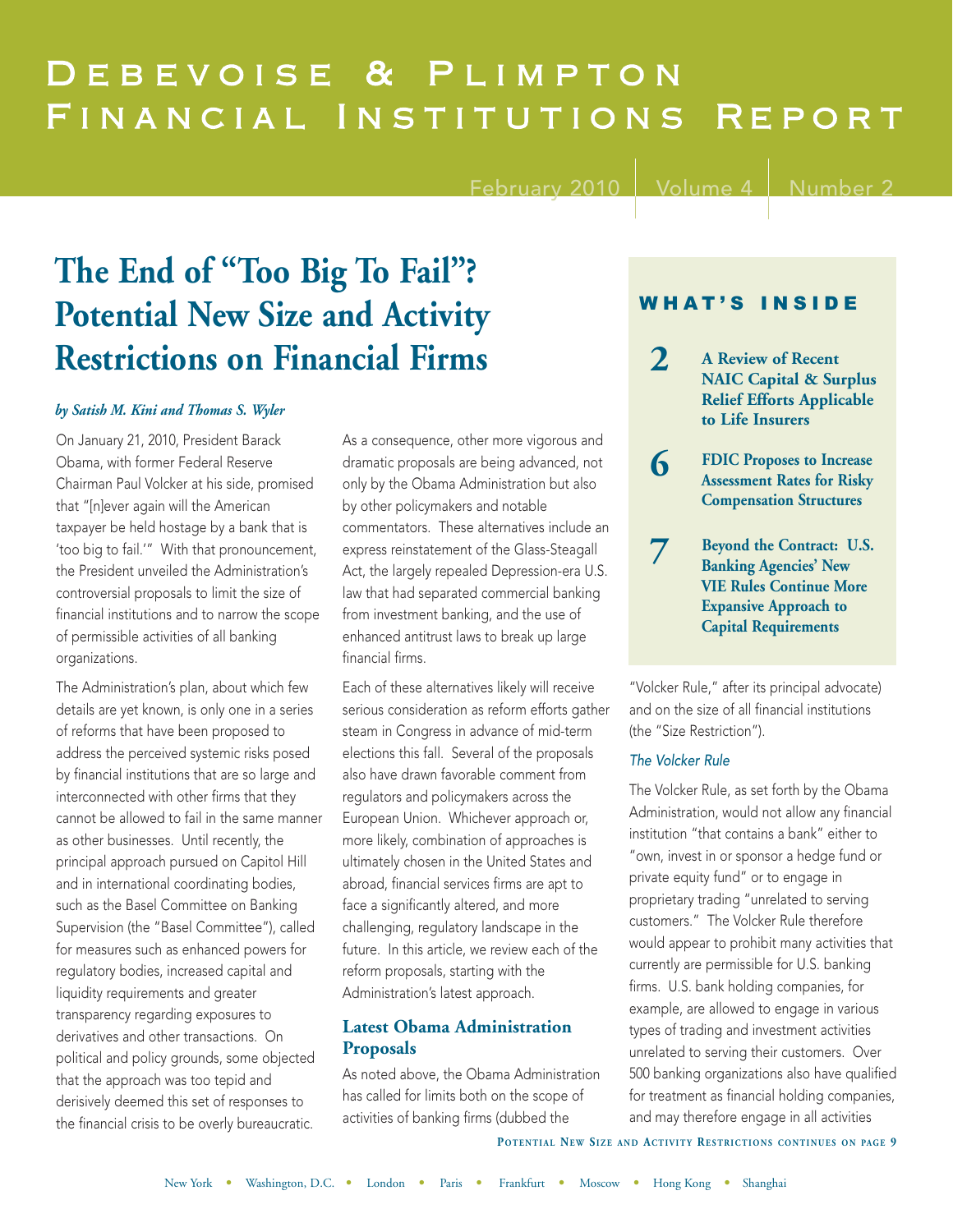# **A Review of Recent NAIC Capital & Surplus Relief Efforts Applicable to Life Insurers**

### *by Elizabeth K. Brill and Michael K. McDonnell*

In November 2008, at the height of the recent financial crisis, the American Council of Life Insurers (the "ACLI") submitted a detailed capital and surplus relief proposal to the National Association of Insurance Commissioners (the "NAIC"). At the time, economic turmoil and disruptions in the capital markets were causing severe stress for financial institutions generally, including U.S. life insurers. The ACLI's proposal was designed as an emergency response to the crisis and was intended to provide immediate relief, on year-end 2008 statutory financial statements, from certain

conservative reserve and risk-based capital requirements applicable to life insurers, life insurance policies and annuity contracts. See the next page for a table showing the components of the ACLI proposal.

The proposal, at least in its initial form, quickly encountered resistance. In the face of pointed criticisms from consumer advocates, state legislators and other interested parties, the NAIC's Executive Committee rejected the proposal in its entirety in January 2009, largely on procedural grounds. Among other things, critics questioned the appropriateness of

> Michael W. Blair Craig A. Bowman

relaxing regulatory capital requirements when they were needed most, at a time of financial stress. Critics also noted that the ACLI's proposal was fundamentally inconsistent with a growing consensus in favor of more stringent capital requirements for banks and other financial institutions.

Despite the Executive Committee's initial rejection in January 2009, several portions of the proposal proved resilient. During the course of 2009, many U.S. life insurers successfully obtained permission from state insurance regulators to implement various components of the proposal. This

**Litigation**

**NAIC CAPITAL & SURPLUS RELIEF EFFORTS CONTINUES ON NEXT PAGE**

# **FINANCIAL INSTITUTIONS PARTNERS AND COUNSEL**

The *Debevoise & Plimpton Financial Institutions Report* is a publication of

#### **Debevoise & Plimpton LLP**

919 Third Avenue New York, New York 10022 +1 212 909 6000

#### www.debevoise.com

Washington, D.C. +1 202 383 8000

London +44 20 7786 9000

Paris +33 1 40 73 12 12

Frankfurt +49 69 2097 5000

Moscow +7 095 956 3858

Hong Kong +852 2160 9800

Shanghai +86 21 5047 1800

All contents © 2010 Debevoise & Plimpton LLP. All rights reserved.

Wolcott B. Dunham, Jr. *Editor-in-Chief* Elizabeth K. Brill

> *Managing Editor* Michael K. McDonnell Sean P. Neenan *Deputy Managing Editors*

Gregory J. Lyons Christopher J. Ray *Issue Editors*

*The articles appearing in this publication provide summary information only and are not intended as legal advice. Readers should seek specific legal advice before taking any action with respect to the matters discussed herein. Any discussion of U.S. Federal tax law contained in these articles was not intended or written to be used, and it cannot be used by any taxpayer, for the purpose of avoiding penalties that may be imposed on the taxpayer under U.S. Federal tax law.* 

All lawyers based in New York, except where noted.

#### **Corporate and Capital Markets** Marwan Al-Turki - London Kenneth J. Berman - Washington, D.C. E. Raman Bet-Mansour - Paris Paul S. Bird

Thomas M. Britt III - Hong Kong Séverine Canarelli - Paris Marc Castagnède - Paris Pierre Clermontel - Paris John Dembeck Michael D. Devins Wolcott B. Dunham, Jr. Edward Drew Dutton - Paris Sarah A.W. Fitts Gregory V. Gooding Christopher Henley - London Stephen R. Hertz Jeremy Hill - London Matthew E. Kaplan Alan Kartashkin - Moscow Thomas M. Kelly James A. Kiernan III - London Satish M. Kini - Washington, D.C. Antoine Kirry - Paris Patrick Laporte - Paris Heidi A. Lawson - London Paul L. Lee Linda Lerner Guy Lewin-Smith - London Li Li - Shanghai Byungkwon Lim Peter J. Loughran Gregory J. Lyons Marcia L. MacHarg - Frankfurt Ivan E. Mattei Dmitri V. Nikiforov - Moscow Steven Ostner Andrew M. Ostrognai - Hong Kong

Alan H. Paley Nicholas F. Potter Robert F. Quaintance, Jr. William D. Regner Paul M. Rodel Jeffrey E. Ross Thomas Schürrle - Frankfurt James C. Scoville - London Keith J. Slattery Steven J. Slutzky Andrew L. Sommer John M. Vasily Peter Wand - Frankfurt

**Employee Compensation & Benefits**

Lawrence K. Cagney Jonathan F. Lewis Elizabeth Pagel Serebransky Charles E. Wachsstock

#### **Investments and Workouts**

Steven M. Alden Katherine Ashton - London William B. Beekman Hans Bertram-Nothnagel - Frankfurt Colin Bogie - London Alan J. Davies - London Robert J. Gibbons Steven R. Gross Richard F. Hahn Peter Hockless - London George E.B. Maguire Darius Tencza My Chi To

Frederick T. Davis - Paris Donald Francis Donovan Martin Frederic Evans Mark W. Friedman William Godwin - London Lord Goldsmith QC - London Mark P. Goodman Robert D. Goodman Donald W. Hawthorne Mary Beth Hogan John S. Kiernan Gary W. Kubek Carl Micarelli John B. Missing - Washington, D.C. Joseph P. Moodhe Michael B. Mukasey Peter Rees QC - London David W. Rivkin Edwin G. Schallert Lorna G. Schofield Colby A. Smith - Washington, D.C. Mary Jo White Bruce E. Yannett

#### **Tax**

Pierre-Pascal Bruneau - Paris Peter A. Furci Friedrich E.F. Hey - Frankfurt Seth L. Rosen Hugh Rowland, Jr. Peter F.G. Schuur Richard Ward - London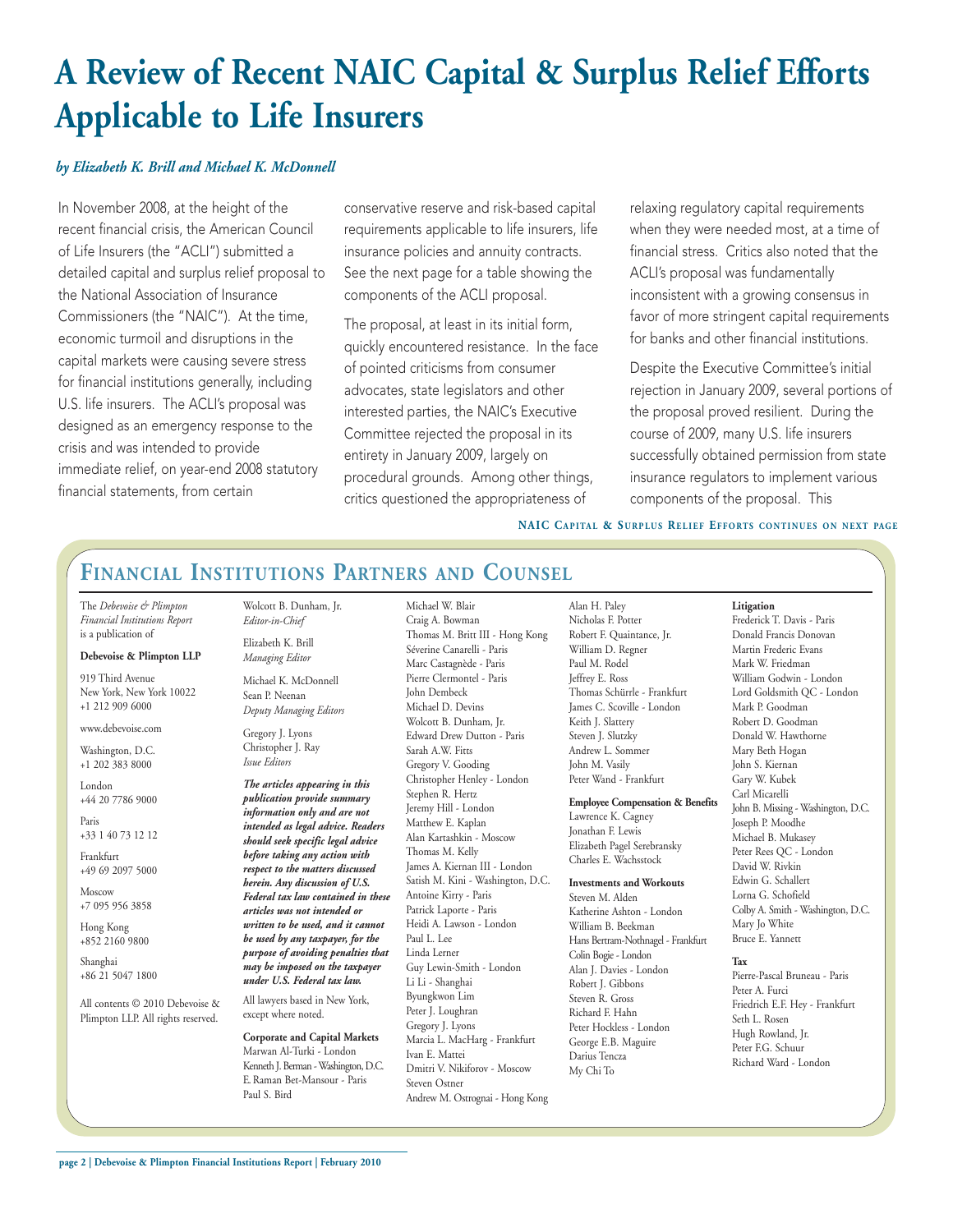# **NAIC Capital & Surplus Relief Efforts**

# **The ACLI Proposal**

### Life Insurance

- With the consent of the domestic Commissioner, allow the 2001 CSO preferred mortality tables to be used with contracts based on the 2001 CSO and issued prior to 1/1/07.
- = With the consent of the domestic Commissioner, allow Actuarial Guideline XXXVIII section 8C to be effective for policies and certificates issued 7/1/05 to 12/31/06 which are currently covered under section 8B.
- Clarify by means of an actuarial quideline that when using the preferred structure tables of the 2001 CSO for basic reserves, the original smoker or non-smoker tables may be used for determining segments when complying with the Valuation of Life Insurance Policies Model Regulation.
- Remove artificial X factor restrictions from the deficiency reserve calculation required by the NAIC Valuation of Life Insurance Policies Model Regulation.
- Facilitate Commissioners' use of existing discretionary authority under the Model Law and Regulation on Credit for Reinsurance to provide immediate relief to ceding insurers.

#### Variable Annuities

- Eliminate standalone asset adequacy analysis requirements in Actuarial Guideline XXXIX Reserves for Variable Annuities with Guaranteed Living Benefits.
- Modify C-3 Phase II for year-ends 2008 and 2009 to waive the standard scenario.

### Investments

Temporarily modify the calculation of the life risk-based capital mortgage experience adjustment factor.

### Accounting

Replace current limits on the admissibility of deferred tax assets under SSAP 10 with a valuation allowance approach similar to U.S. GAAP.

permission typically took the form of a "permitted accounting practice" granted by an insurer's domestic state regulator. As a result, regulatory capital and surplus relief varied by type and scope from company to company. At the same time, the NAIC continued to review and discuss the proposal subsequent to the Executive Committee's action in January. As a result of this review, the NAIC ultimately adopted several elements of the proposal.

On the next page is a brief description of the components of the proposal that were ultimately adopted and a discussion of the broader implications of the proposal for future insurance regulatory reform.

### **Reserve Relief**

Several important aspects of the ACLI proposal are intended to mitigate reserving requirements that are generally accepted among regulators and industry participants to be overly conservative. In large part, these aspects of the proposal were derived from portions of the NAIC's continuing effort to develop and implement a new principlesbased system of life insurance reserves. The regulation of life insurance reserves in the United States is based on an inflexible and formulaic regulatory model that has changed little since its inception in the mid-nineteenth century, despite the introduction of new products and improved underwriting

methods. Regulators have been working for years to introduce a more modern regulatory system for establishing life insurance reserves (see our article on principles-based reserves in the October 2009 issue of the Financial Institutions Report, available at [www.debevoise.com,](http://www.debevoise.com/files/Publication/0c6805e9-e2f6-4a6c-b984-34f1d5fa9422/Presentation/PublicationAttachment/904ed8bb-4c5a-490a-852e-7c615db317af/FIReportOctober2009.pdf) for additional detail). The effects of the financial crisis presented an urgent impetus to move more rapidly toward a system of principles-based reserves.

In its written evaluation of the ACLI proposal, the NAIC's Life and Health Actuarial Task Force ("LHATF") remarked on the inadequacies of the existing regulatory system, which prescribes specific

**NAIC CAPITAL & SURPLUS RELIEF EFFORTS CONTINUES ON NEXT PAGE**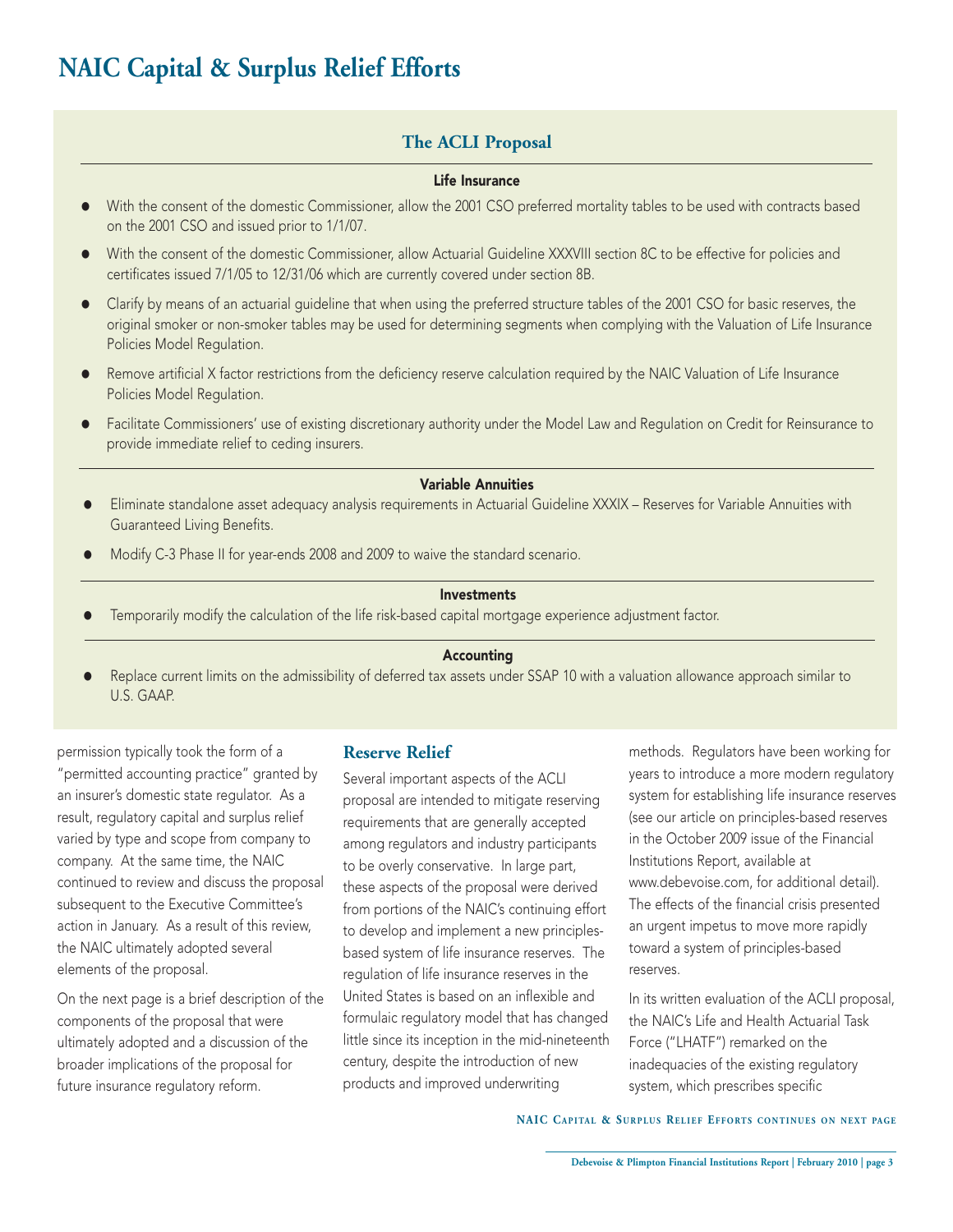# **NAIC Capital & Surplus Relief Efforts**

### **(CONTINUED FROM PREVIOUS PAGE)**

assumptions for mortality and interest rates without regard to actual company experience. In LHATF's words, "[t]he current 'one-size-fits-all' approach may result in reserves that are overly conservative for some products and underwriting classifications and inadequate for others." While the challenges of the old system may have been tolerable in good economic times, many reinsurance and financing solutions for conservative reserve requirements became prohibitively expensive or simply unavailable at the height of the crisis. In order to mitigate this problem, LHATF recommended, and the NAIC adopted, four changes to life insurance reserving regulations, all of which are summarized in the table below. Each of these changes is consistent with the NAIC's broader, ongoing effort to adopt a system of principles-based life insurance reserves.

### **Mortgage Experience Adjustment Factor**

The ACLI proposal suggested a modification to the mortgage experience adjustment factor ("MEAF") used in the calculation of risk-based capital for life insurers. The MEAF is a component of the determination of the amount of capital that a life insurer must hold based on the composition of the insurer's commercial mortgage portfolio. The MEAF is calculated by dividing a measure of the insurer's historical commercial mortgage default experience by an industry average of commercial mortgage defaults calculated over the previous eight quarters. Since commercial mortgage default rates have been low until relatively recently, the denominator in this equation has generally been close to zero. As a result, just one or two defaults in a life insurer's commercial mortgage loan portfolio could cause a significant increase in the insurer's MEAF

# **Changes Adopted to Life Insurance Reserving Requirements**

- A new Actuarial Guideline 1C was adopted. The new quideline provides that a recalculation of segments under Section 4B of the Valuation of Life Insurance Policies Model Regulation (Model 830) is not required for policies issued on a policy form filed for approval prior to January 1, 2010 that are subject to a company election to substitute the 2001 Preferred Class Structure Table for the 2001 CSO Mortality Table.
- The Valuation of Life Insurance Policies Model Regulation (Model 830, known as "Regulation XXX") was revised to remove several artificial X factor restrictions from the deficiency reserve calculation.
- Revisions relating to disclosure in the regulatory asset adequacy issues summary were incorporated into the Actuarial Opinion and Memorandum Regulation (Model 822).
- The Model Regulation Permitting the Recognition of Preferred Mortality Tables for use in Determining Minimum Reserve Liabilities (Model 815) was revised to permit the use of the 2001 CSO Preferred Class Structure Table for the valuation of certain policies issued prior to January 1, 2007 (with regulatory consent and subject to the satisfaction of specified conditions).

and, as a consequence, in its required level of risk-based capital.

In response, the NAIC determined to increase the minimum MEAF from 50 percent to 75 percent and decrease the maximum MEAF from 350 percent to 125 percent for 2009 risk-based capital calculations. The NAIC is working on a longer-term solution that will apply to risk-based capital calculations for subsequent periods.

### **Deferred Tax Assets**

The ACLI proposal advocated a liberalization of the statutory accounting treatment of deferred tax assets on the balance sheets of U.S. life insurers. Significant declines in the value of investments during the course of 2008 created large losses for many life insurers. These losses, in turn, yielded tax deductions of significant size that may be available to reduce taxable income in future reporting periods. In the industry's view, statutory accounting principles limit the admissibility of deferred tax assets in a manner that does not properly reflect the likelihood that tax loss carryforwards will actually be used in future periods. In this regard, the statutory accounting approach is much more conservative than U.S. generally accepted accounting principles ("U.S. GAAP") or International Financial Reporting Standards. The ACLI proposed aligning the statutory accounting treatment with U.S. GAAP standards.

The deferred tax asset reform proved to be one of the more controversial components of the overall capital and surplus relief effort. After an extended debate, the NAIC narrowly adopted a modified version of the proposal in December 2009. The revisions adopted by the NAIC adjust limitations applicable to the calculation of admissible deferred tax assets by increasing (i) the "realization period" (i.e., the time period within which an insurer must expect to realize

**NAIC CAPITAL & SURPLUS RELIEF EFFORTS CONTINUES ON NEXT PAGE**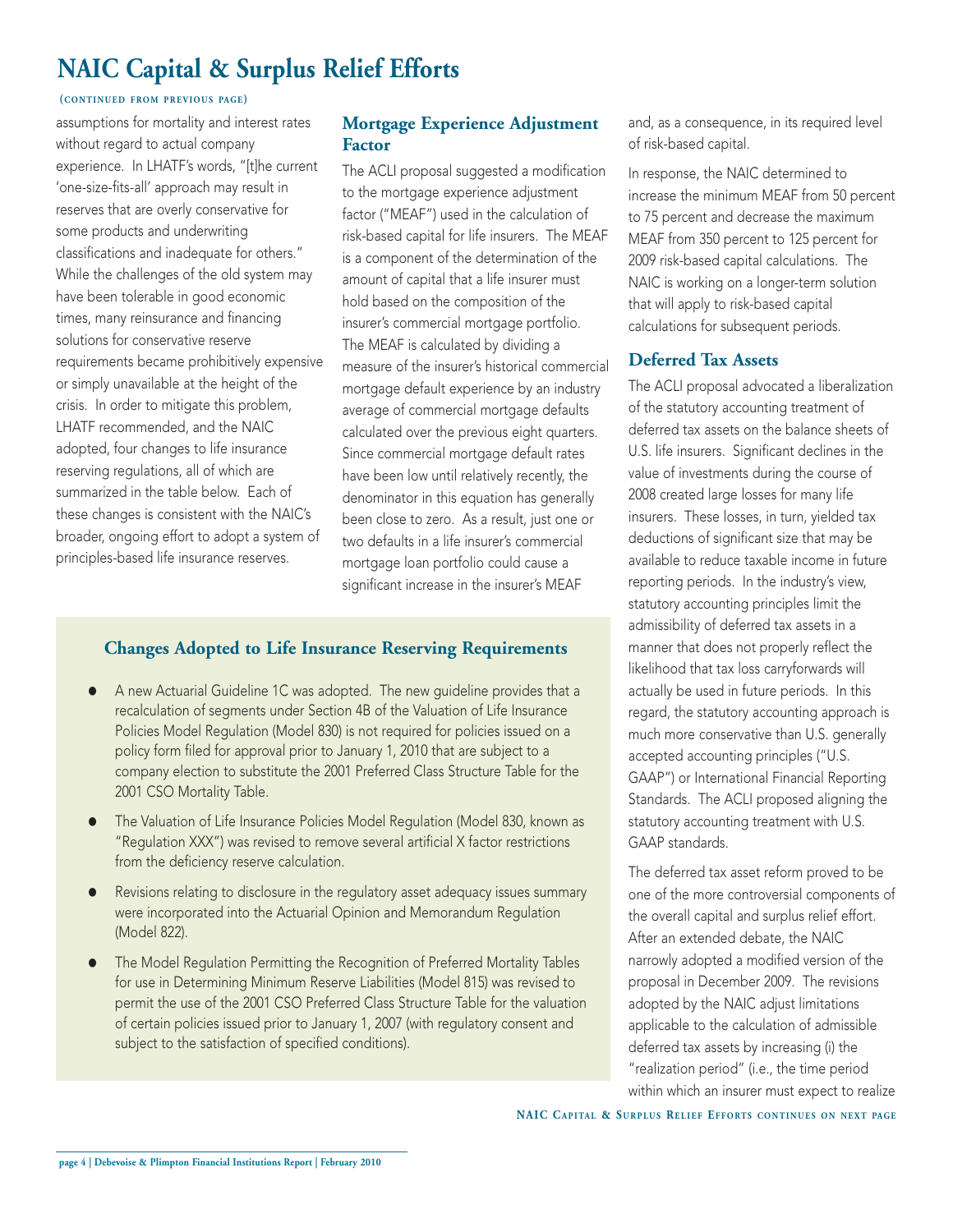# **NAIC Capital & Surplus Relief Efforts**

### **(CONTINUED FROM PREVIOUS PAGE)**

a deferred tax asset) from one to three years and (ii) the limit on admissible deferred tax assets from 10 percent of statutory capital and surplus to 15 percent. A life insurer is only eligible to admit additional deferred tax assets as a result of these changes if its riskbased capital exceeds minimum thresholds. In addition, whether or not the revisions will increase the amount of deferred tax assets that a life insurer may admit, the life insurer must apply a statutory valuation allowance to the extent of any deferred tax assets that have a less than 50 percent chance of being realized.

**These modernization efforts reflect a recognition, on the part of both the industry and regulators, that capital and reserving requirements in the life insurance industry ... do not adequately account for the complexity, risks and benefits of modern life insurance products and operations.**

# **Implications for Future Insurance Regulatory Reform**

Although conceived in large part as an emergency response to the financial crisis, several elements of the ACLI proposal were derived from longstanding, ongoing NAIC projects intended to modernize regulatory capital and reserving requirements, including the effort to establish a principles-based system of reserves for life insurers. These modernization efforts reflect a recognition, on the part of both the industry and regulators, that capital and reserving requirements in the life insurance industry are inflexible and outdated and do not adequately account for the complexity, risks and benefits of modern life insurance products and operations.

The NAIC's partial adoption of the ACLI proposal is a reflection of the continuing need to address these shortcomings. The long debate, however, indicates the complexity of the challenge faced by regulators in addressing these shortcomings in the wake of the financial crisis. The stress of the financial crisis added a new and urgent focus to the debate over modernization. At the same time, the upheaval in the financial markets and obvious failures in existing regulatory structures have made regulators and legislators more cautious in their review of proposals for change, in particular where a proposal will increase industry flexibility or relax protections designed to ensure solvency.

Still, regulatory reforms that emanate from the financial crisis will not inevitably be inconsistent with the regulatory modernization initiatives that predated its onset. The recent NAIC decision to replace rating agency evaluations with an independently developed model for purposes of determining capital charges

**[T]he upheaval in the financial markets and obvious failures in existing regulatory structures have made regulators and legislators more cautious in their review of proposals for change....**

attributable non-agency residential mortgage investments provides a good example. This decision dramatically reduced the much-criticized role of rating agencies in the establishment of regulatory capital requirements while simultaneously serving as a source of significant additional capital relief. In decisions such as these, insurance regulators have demonstrated continued receptiveness to the imperatives of modernization. Nevertheless, it is clear that the task has become more difficult as legislators and regulators seek to address the causes and effects of the financial crisis without abandoning the effort to improve inflexible and outmoded regulatory schemes.

*Elizabeth K. Brill and Michael K. McDonnell are associates in Debevoise & Plimpton LLP's New York office.*

*ebrill@debevoise.com mmcdonnell@debevoise.com*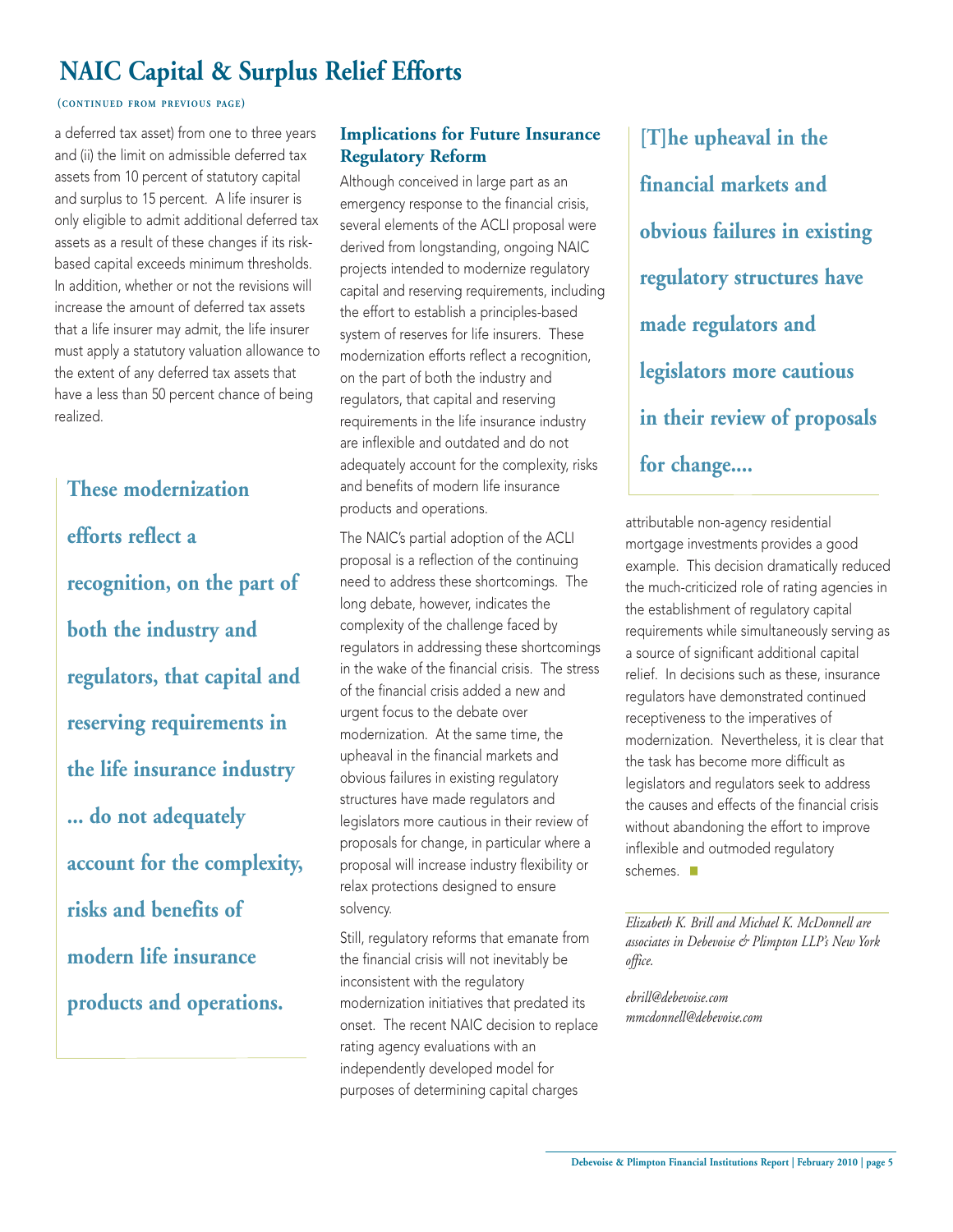# **FDIC Proposes to Increase Assessment Rates for Risky Compensation Structures**

### *By Beth Pagel Serebransky, Gregory J. Lyons and Charity Brunson Wyatt*

The Federal Deposit Insurance Corporation (the "FDIC") has joined the worldwide bank compensation reform effort by proposing rules under which it would incorporate employee compensation criteria into its determination of a bank's deposit insurance assessment rate (the "FDIC Proposal").

The FDIC Proposal was undertaken based on the belief that certain compensation structures create skewed employee incentives and induce imprudent risk taking within financial organizations, which in turn contribute to financial institution failures. According to the proposal, employee compensation programs were cited as a contributing factor in 35 percent of the reports prepared in 2009 investigating the causes of insured depository institution failures and the associated losses to the Deposit Insurance Fund ("DIF").

The FDIC Proposal suggests using employee compensation criteria as a basis for adjusting the risk-based assessment rate charged to insured institutions in order to correctly price and assess the risks presented by certain compensation programs. A pass/fail metric would apply these criteria to adjust the assessment rates. The FDIC intends to develop criteria that will be straightforward, will require little additional data to be collected and will allow the FDIC to determine easily whether an institution's compensation system either "passes" or "fails." While institutions that "fail" will pay higher rates than those that "pass," compliance will not be compulsory—the proposal is designed to provide

depository institutions with an incentive to exceed minimum supervisory standards rather than to replace existing minimums.

**While the FDIC Proposal's criteria have yet to take final form, the FDIC's stated intention to create an easy-to-assess, pass/fail metric would appear to necessitate a more formulaic and quantifiable approach than the proposed principles-based guidance issued by the Federal Reserve Board.** 

The FDIC Proposal focuses on compensation structure and will not involve caps on pay. Its goals are (i) to adjust rates in order to compensate the DIF adequately for compensation-related risks, (ii) to provide incentives for insured institutions to adopt compensation programs that align employees' interests with those of other stakeholders, including the FDIC and (iii) to promote the use of compensation programs that reward employees for focusing on risk management.

The FDIC Proposal suggests that compensation programs meeting these goals may include (i) a substantial portion of compensation for employees with a significant impact on risk paid in restricted, non-discounted company stock, (ii) multi-year vesting periods for and clawback provisions on awards and (iii) a compensation program administered by a committee of the board composed of independent directors, with input from independent compensation professionals.

While the FDIC Proposal's criteria have yet to take final form, the FDIC's stated intention to create an easy-to-assess, pass/fail metric would appear to necessitate a more formulaic and quantifiable approach than the proposed principles-based guidance issued by the Federal Reserve Board. This could result in an approach to U.S. financial reform that is closer to the more rigid rules-based approach favored in recent European reforms.

The FDIC Proposal's criteria are subject to revision based on responses received during the public comment period. The comment period ends on February 18, 2010. In addition to inviting comment on the suggested criteria, the FDIC has requested comment on other issues, including (i) whether the criteria should apply only to larger institutions, institutions that engage in certain types of activities, or all insured depository institutions, (ii) how large the adjustment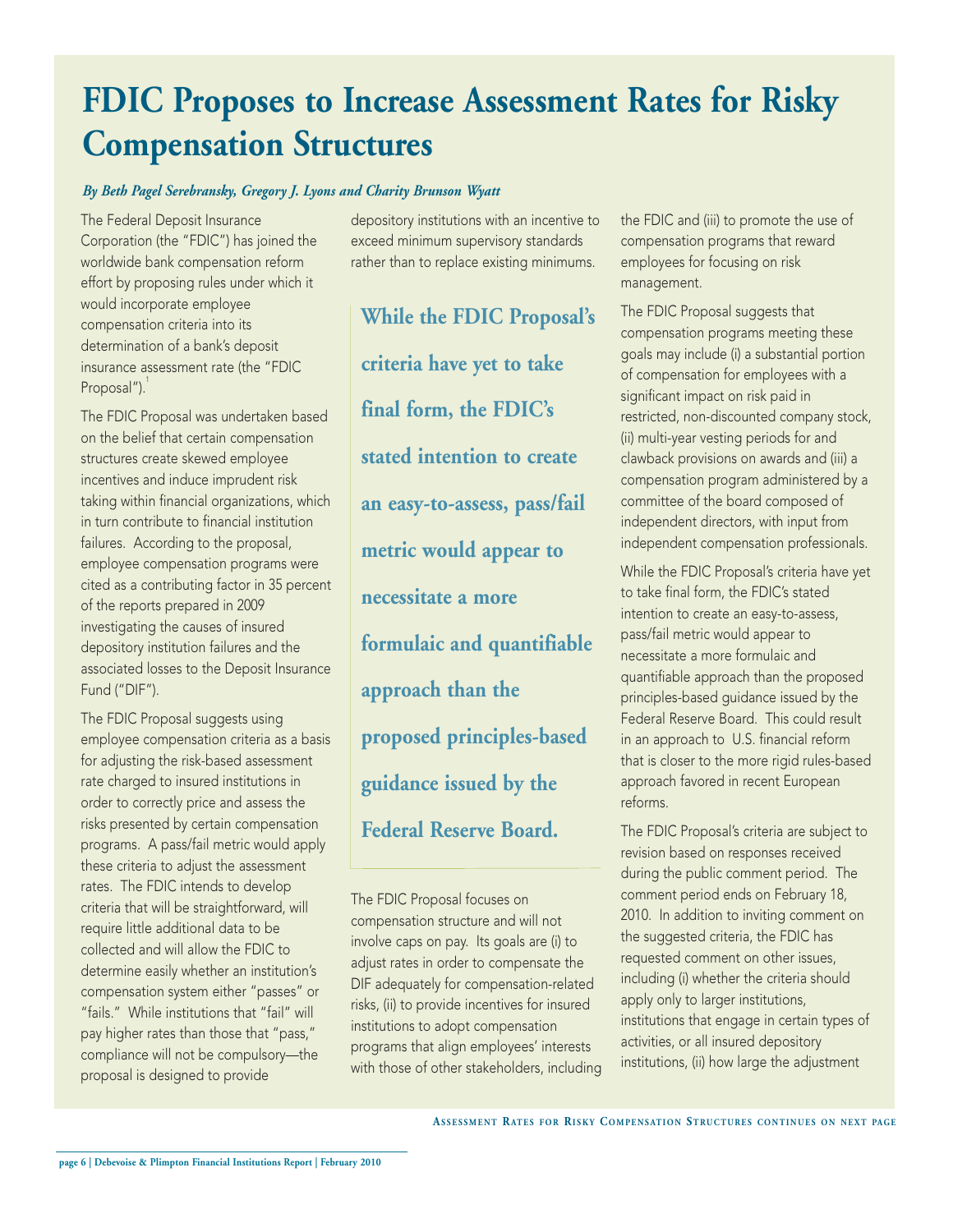# **Assessment Rates for Risky Compensation Structures**

### **(CONTINUED FROM PREVIOUS PAGE)**

should be, (iii) which employees should be subject to the restrictions, (iv) how to define compensation, (v) what periods are reasonable for vesting and for deferral, (vi) whether the criteria should be used to reward conformity or to penalize noncompliance, (vii) how to assess compensation oversight by a board of directors, (viii) whether quantifiable measures should be used, (ix) whether the criteria should apply only to insured depository institutions or also to their holding companies and affiliates, (x) what mix of current and deferred compensation would provide the best incentives, (xi) whether certain bonus compensation practices (such as guaranteed bonuses,

bonuses greatly disproportionate to base salary, or non-deferred bonuses) should be a basis for adjustment of assessment rates and (xii) whether another type of employee compensation arrangement altogether would better achieve the FDIC's goals.

The final rule, which could be issued within a year, may also be influenced by the Compensation Principles and Standards Assessment Methodology issued by The Basel Committee on Banking Supervision on January 22, 2010.<sup>2</sup> The Basel Methodology provides new guidance for supervisors to follow in reviewing compensation practices and assessing their compliance with the Financial Stability

Board Principles for Sound Compensation Practices.

*Beth Pagel Serebransky and Gregory J. Lyons are partners in Debevoise & Plimpton LLP's New York office and Charity Brunson Wyatt is an associate in Debevoise & Plimpton LLP's New York office.*

*epagelserebransky@debevoise.com gjlyons@debevoise.com cbwyatt@debevoise.com*

*1. See FDIC proposal, available at [http://www.fdic.gov/regulations/laws/federal/index.html.](http://www.fdic.gov/regulations/laws/federal/index.html)*

### *2. Available at*

*[http://www.bis.org/publ/bcbs166.htm.](http://www.bis.org/publ/bcbs166.htm)*

# **Beyond the Contract: U.S. Banking Agencies' New VIE Rules Continue More Expansive Approach to Capital Requirements**

### *By Gregory J. Lyons*

On January 21, 2010, the four U.S. federal banking agencies (the "Banking Agencies") published their final capital guidelines (the "VIE Capital Guidelines") implementing the 2009 changes by the Financial Accounting Standards Board ("FASB") to the accounting treatment of transfers to special purpose entities (referred to as variable interest entities or "VIEs"), as set forth in FAS 166 and FAS 167.<sup>1</sup> In general, FAS 166 and FAS 167 result in the consolidation of a wider range of VIEs onto the balance sheets of sponsoring and other institutions under U.S. generally accepted accounting principles ("U.S. GAAP"). For banking institutions, FAS 166 and FAS 167 are most likely to require U.S. GAAP consolidation of VIEs associated with (i) asset-backed commercial

paper ("ABCP") programs, (ii) master trust revolving securitizations, including credit card and home equity line of credit securitizations and (iii) non-governmentbacked mortgage loan securitizations.

FAS 166 and FAS 167 are effective for the first annual reporting period beginning after November 15, 2009. The VIE Capital Guidelines will become effective on March 29, 2010 (the "Implementation Date"), and banking organizations may apply them concurrently with the effective date of FAS 166 and FAS 167. Notably, in December 2009, FASB proposed that the application of these new principles to VIEs used in connection with asset management, money market and private equity investments would be deferred for an indefinite period. These types of VIEs are therefore not addressed by the VIE Capital Guidelines.

Because of the potential significant capital impact of FAS 166 and FAS 167, the Banking Agencies published a notice of proposed rulemaking in September 2009 asking for comment as to how, if at all, the implementation of FAS 166 and FAS 167 under U.S. GAAP should be altered for regulatory capital purposes.<sup>2</sup> Ultimately, the Banking Agencies did not grant significant substantive capital relief from U.S. GAAP treatment of FAS 166 and FAS 167 in the VIE Capital Guidelines. In addition, some of the underlying themes contained in the preamble to the VIE the Capital Guidelines

**NEW VIE RULES CONTINUES ON NEXT PAGE**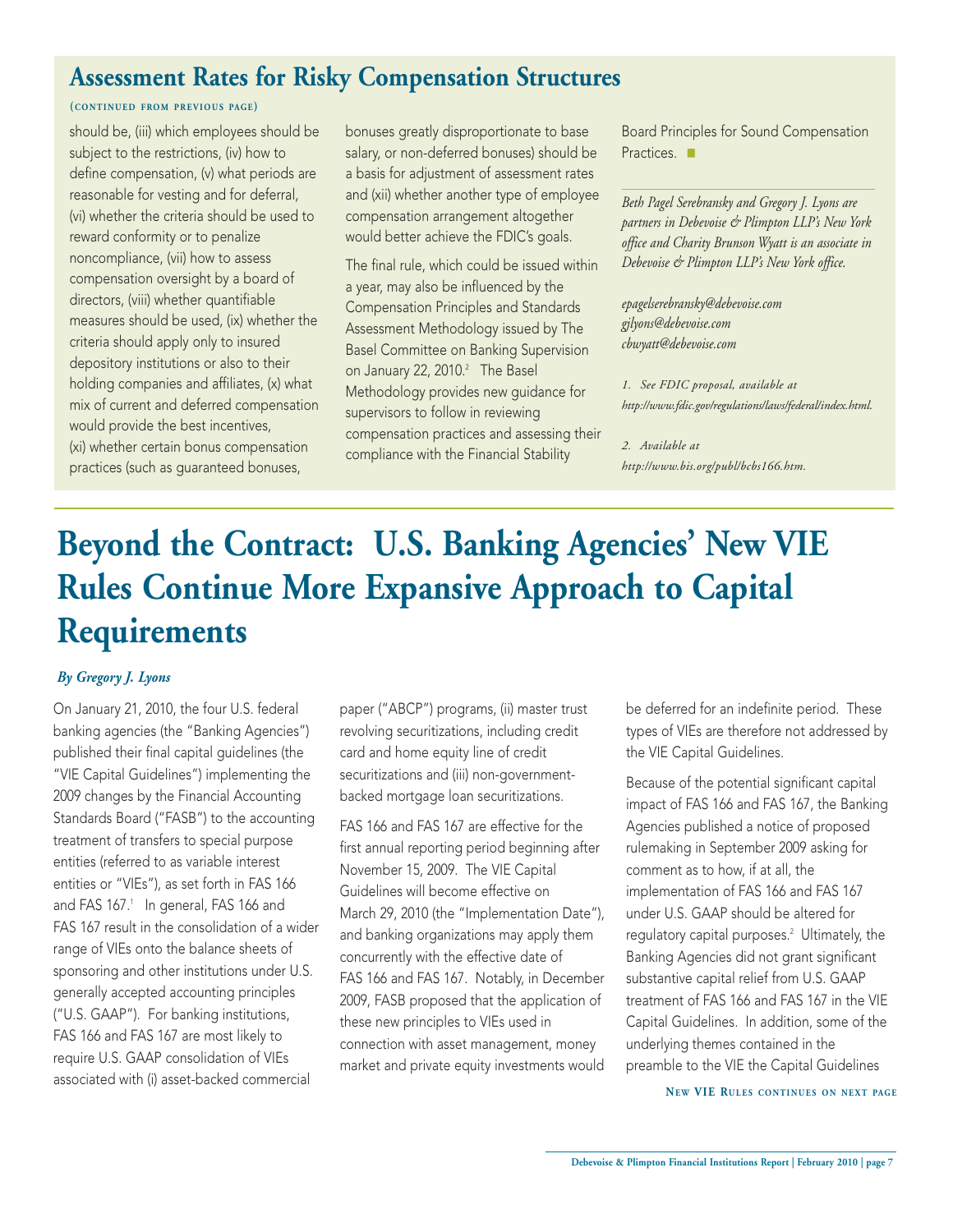# **New VIE Rules**

#### **(CONTINUED FROM PREVIOUS PAGE)**

may prove problematic for affected banks, both as to the VIE Capital Guidelines themselves and as to other pending national and international rules.

## **The VIE Capital Guidelines**

The principal relief granted by the VIE Capital Guidelines relates not to substance but rather to timing of the application of FAS 166 and FAS 167 for risk capital purposes. The VIE Capital Guidelines provide for a transition period for risk capital purposes (in contrast, banks must comply with the leverage requirement as soon as the VIE Capital Rules become effective). However, despite many banking industry commenters' requests for at least a threeyear transition period, the Banking Agencies concluded that a transition period of no more than one year is appropriate. The VIE Capital Guidelines therefore provide that, under the circumstances described below, a bank may elect (i) an optional two-quarter delay (after implementation of FAS 166 and FAS 167) for recognition of the effects of FAS 166 and FAS 167 on risk-weighted assets and on allowance for loan and lease losses ("ALLL") includable in tier 2 capital that results from the bank's implementation of FAS 166 and FAS 167 and (ii) an optional phase-in, if the bank has opted into the initial two-quarter delay, of these effects over the next two quarters.

To qualify for any transition period, (i) the VIE must have existed prior to the Implementation Date, (ii) except with respect to ABCP programs, the bank must not have already consolidated the VIE prior to the Implementation Date and (iii) the bank may not have provided support to the assets beyond its contractual obligations (so-called "implicit recourse"). As to ABCP programs, a bank may qualify for the transition period if the bank is the sponsor of the program and the bank consolidated the program's assets

under U.S. GAAP but excluded them for regulatory risk capital purposes prior to the Implementation Date. (In addition, the VIE Capital Guidelines also prevent banks from continuing to exclude from risk-weighted assets ABCP program assets that are consolidated under U.S. GAAP and for which the bank acts as a sponsor.)

A bank electing to rely upon the transition

**[D]espite many banking industry commenters' requests for at least a threeyear transition period, the Banking Agencies concluded that a transition period of no more than one year is appropriate.**

period would have to apply it to all relevant VIEs. During the first two quarters of the transition period, the bank would only include in risk-weighted assets an amount equal to what it would have been required to calculate for its contractual exposures to VIEs on the Implementation Date. For the third and fourth quarters of the transition period, a bank that has adopted the transition approach for the first two quarters may continue to exclude from risk-weighted assets fifty percent of the amount of the riskweighted assets that the bank excluded on the Implementation Date.

As to ALLL, during the first two quarters of the transition period a bank that excludes VIE assets as described above could include in tier 2 capital the full amount of the ALLL as of the Implementation Date that is attributable to excluded assets (i.e., without consideration of the 1.25% of risk-weighted assets limit on ALLL in tier 2 capital in the general risk-based capital guidelines or the corresponding limit on ALLL in the Basel II guidelines). Similar to the risk-weighted asset approach, during the third and fourth quarters of a transition period a bank may include in tier 2 capital, without limit, up to fifty percent of the ALLL amount attributable to excluded assets as described above.

As noted above, while the VIE Capital Guidelines provide at least limited interim relief as to risk-weighted assets, they afford no such relief with regard to the leverage ratio. The Banking Agencies declared in the VIE Capital Guidelines that "the maintenance of a leverage rule as a balancesheet assessment separate from the assessment of relative risk is a particularly important feature of prudential regulation." In addition, the VIE Capital Guidelines also include a new express reservation of authority, which provides each Banking Agency the ability to consolidate, for riskbased capital purposes, any entity not consolidated on a bank's balance sheet (above and beyond any consolidation required by FAS 166 and FAS 167) if the Banking Agency determines that "the capital treatment for a bank's exposure or other relationship … is not commensurate with the actual risk relationship of the bank to the entity."

# **Additional Underlying Themes**

The themes underpinning the Banking Agencies' decisions as to the final provisions of the VIE Capital Guidelines suggest possible challenges for banks beyond the

**NE W VIE RULES CONTINUES ON NEXT PAGE**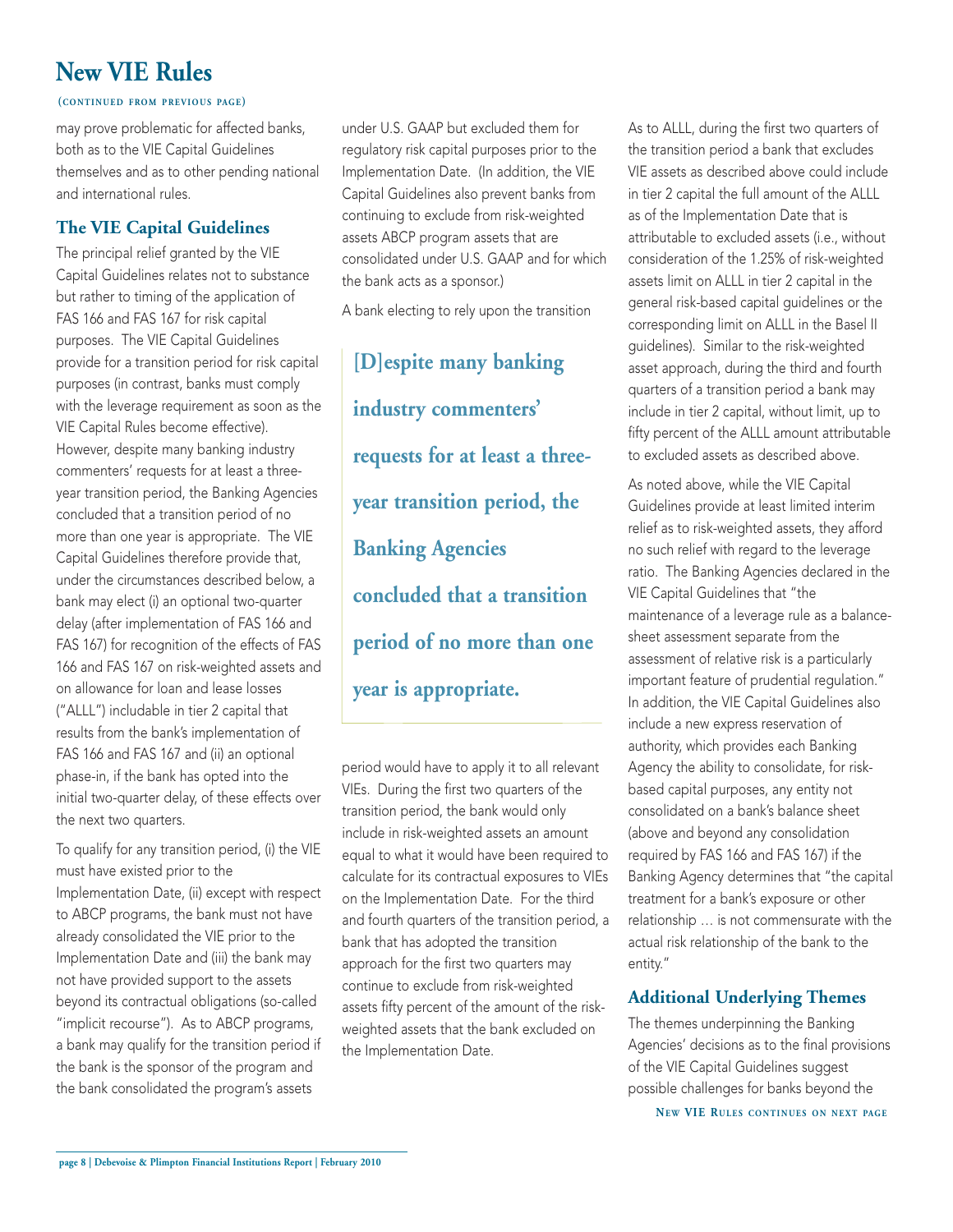# **New VIE Rules**

#### **(CONTINUED FROM PREVIOUS PAGE)**

rules themselves. In the preamble to the VIE Capital Guidelines, the Banking Agencies repeatedly justified applying a risk capital charge for the full amount of the assets of the VIE, rather than simply for the amount of the contractual liability of the bank to the VIE, concluding that banks were likely to provide support to off-balance sheet vehicles beyond their express contractual requirements. The preamble further states that banks, while asserting in comment letters that the expansive view of risk proposed by the regulators was inappropriate, had not provided sufficient specific examples in support of a lesser charge. This preamble discussion suggests that the Banking Agencies may be shifting their view of how to evaluate bank exposure from one under which the appropriate risk charge is based primarily on express contractual risk to one under which the charge is based on the more expansive (and amorphous) concept of implicit support.

In addition to creating additional risk capital charges under the VIE Capital Guidelines, this approach could pose more fundamental challenges for banks if it becomes a precursor to a more general move by U.S. and international regulatory agencies towards looking beyond contractual obligations. For example, as discussed in more detail in the January 2010 issue of the Financial Institutions Report (available at

**[T]he Banking Agencies may be shifting their view of how to evaluate bank exposure from one under which the appropriate risk charge is based primarily on express contractual risk to one under which the charge is based on the more expansive (and amorphous) concept of implicit support.**

[www.debevoise.com\),](http://www.debevoise.com/files/Publication/3a91f263-06cc-452f-b269-274ee6801496/Presentation/PublicationAttachment/9ceb49e2-35f9-470f-804f-3bcea7bc3e14/FIReportJanuary2010.pdf) the December 2009 Basel Committee capital and liquidity proposals also seek comment on whether additional capital or liquidity charges might be appropriate in connection with offbalance sheet vehicles that may create reputational risk, even if they do not create strictly contractual risk.

Bank capital and liquidity requirements based on the potentially broad concept of reputational risk may be substantially higher than requirements based on actual exposures. Such requirements, combined with additional pressure on "high quality capital" evidenced in other recent proposals, could create pressures that may make a bank's recovery from the recent financial crisis more difficult. Given this and the potentially broad implications of the themes expressed in the preamble to the VIE Capital Guidelines, banks favoring requirements based on actual contractual exposures rather than on potential reputational risks may find it in their best interest to respond to regulatory requests for comment on capital and liquidity proposals with concrete, specific examples in support of their position whenever possible.  $\blacksquare$ 

### *Gregory J. Lyons is a partner in Debevoise & Plimpton LLP's New York office.*

#### *gjlyons@debevoise.com*

*1. 75 Red. Reg. 4,636 (Jan. 28, 2010) (to be codified at 12 C.F.R. pts. 3, 208, 225, 325, 567).*

*2. Regulatory Capital – FAS 166/167 and ABCP Conduits Notice of Proposed Rulemaking, OCC Bulletin 2009-30, available at [http://www.occ.treas.gov/ftp/bulletin/2009-30.html.](http://www.occ.treas.gov/ftp/bulletin/2009-30.html)*

# **Potential New Size and Activity Restrictions**

### **(CONTINUED FROM COVER)**

that are "financial in nature" or incidental or complementary thereto, including proprietary trading and merchant banking, within certain regulatory limits.

In proposing the Volcker Rule, the President cited both risk and conflict-of-interest concerns. President Obama argued that the trading and investing activity that would be barred by the Volcker Rule causes bankers to take undue risks – the kind of risks that should not be encouraged in deposit taking institutions. The President also suggested that firms' proprietary trading and investing activities conflict with their customers' interests.

Few particulars about the Volcker Rule have been released by the Administration; the White House issued only a short press statement at the time the President announced the proposal. In addition, although this reform was first suggested in a January 2009 report issued by the Group of Thirty, a private assembly of leading

**POTENTIAL NEW SIZE AND ACTIVITY RESTRICTIONS CONTINUES ON NEXT PAGE**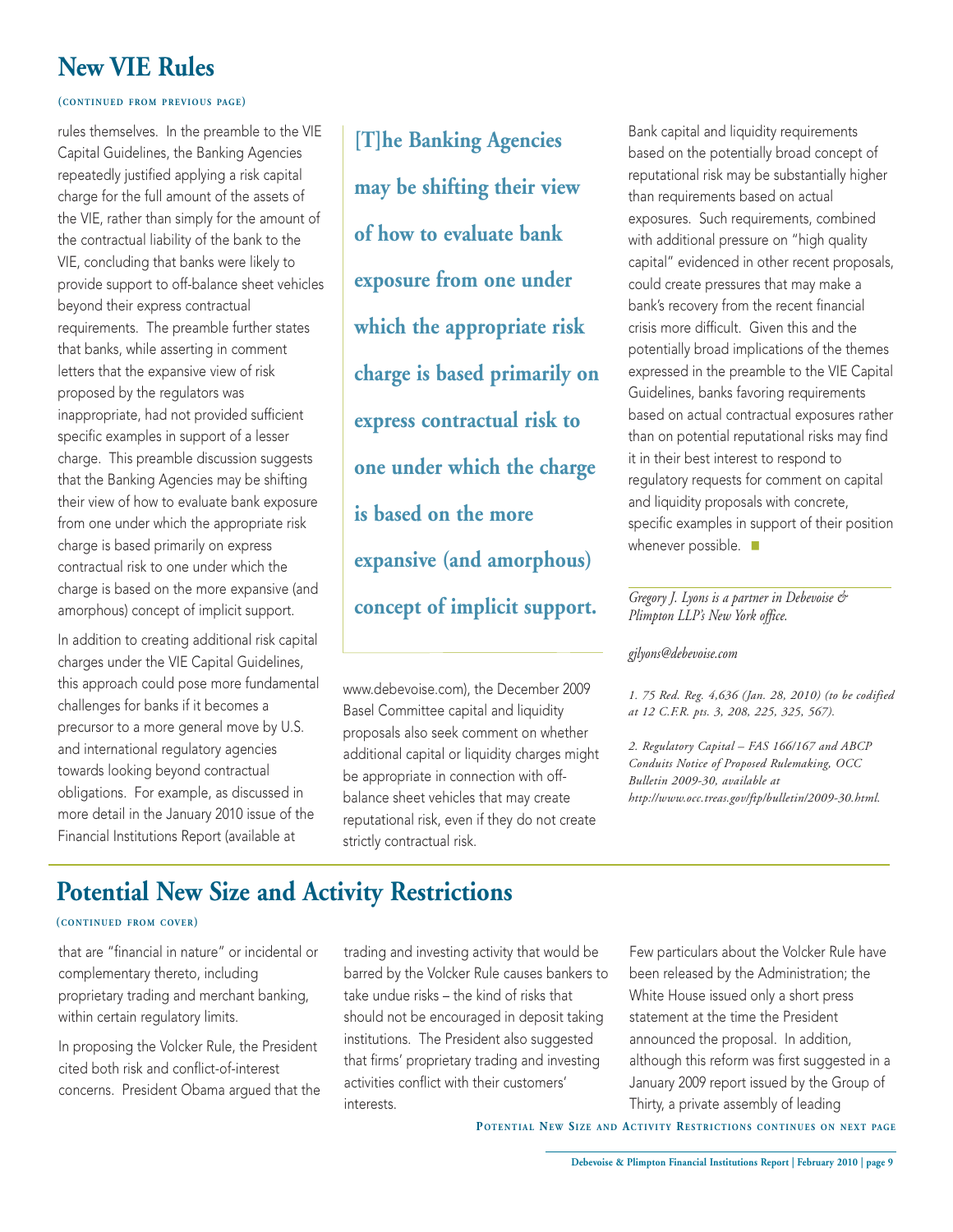# **Potential New Size and Activity Restrictions**

### **(CONTINUED FROM PREVIOUS PAGE)**

financiers and academics chaired by Mr. Volcker, the Group of Thirty report contains few details. Accordingly, as we go to press, several key questions remain open:

- Will the Volcker Rule's ban on proprietary trading bar hedging activities? There is no indication in the White House press release, but some have speculated that hedging customer risks and other customer-driven transactions would be allowed.
- Will existing hedge and private equity fund stakes held by banking firms be "grandfathered" from the Volcker Rule? Rep. Barney Frank, Chairman of the House Financial Services Committee, has suggested not but has said that, at a minimum, affected firms will need to be given several years to divest newly impermissible holdings.
- Will financial services firms be permitted to "de-bank" by divesting their banks in order to avoid the Volcker Rule? This important question is thus far unanswered. Many have speculated that any legislation effecting the proposal will make de-banking difficult, although Treasury officials have been quoted as saying that de-banking will be a permissible option. As a political matter, there may be a strong backlash if firms that became bank holding companies at the height of the financial crisis to take advantage of Federal Reserve liquidity programs are able to avoid the Volcker Rule by de-banking promptly after the crisis wanes. Moreover, during the Glass-Steagall era, the Federal Reserve was reluctant to allow firms to de-bank so as to become able to engage in thenrestricted investment banking activities.
- Will the Volcker Rule apply to foreign banking firms operating in the United States? The answer is unclear, but

Administration officials have been quoted in the press as saying that the Volcker Rule would apply to foreign banks that have branches or representative offices in the United States. In the past, restrictions applicable to U.S. banking firms have also been applied to their foreign counterparts operating in the United States for reasons of competitive equity.

These and other questions likely will not be fully answered until Congress and the Obama Administration craft legislative language to effect these reforms.

### Size Restriction

President Obama also called for a cap (at a yet-unspecified level) on the total nondeposit liabilities at the "largest financial firms," a term that is undefined but appears to include not only large banking organizations but also other financial services providers. According to the White House press release, the Size Restriction would operate in a manner similar to, and would supplement, existing restrictions that prevent any one banking firm from holding more than 10 percent of the bank deposits in the United States.

As with the Volcker Rule, few further details about the Size Restriction are currently available. The Size Restriction seems to be aimed at limiting the growth and consolidation of large financial institutions, which the current deposit cap already does for large banking firms. In addition, the restriction seeks to prevent large financial institutions from relying extensively on nondepository and non-equity sources of funding.

## Consequences and U.S. and International **Reactions**

If enacted as proposed, the Administration's proposals could have dramatic effects. For

**[T]he Volcker Rule would limit the trading activities of banking firms and the Size Restriction would curb the participation of large financial firms in transactions, such as repurchases, that increase their leverage. The net result may be to limit, and to raise the cost of, liquidity in many markets.**

example, many banking firms likely would need to divest businesses, such as their private equity or merchant banking arms. In addition, the Volcker Rule would limit the trading activities of banking firms and the Size Restriction would curb the participation of large financial firms in transactions, such as repurchases, that increase their leverage. The net result may be to limit, and to raise the cost of, liquidity in many markets.

In Congress and elsewhere, reaction to the Administration's proposals has been mixed. Politicians in both U.S. political parties have expressed guarded support, in part for political reasons – they do not want to be seen as siding with the highly unpopular banks in opposing the Administration's populist stance. Others have indicated a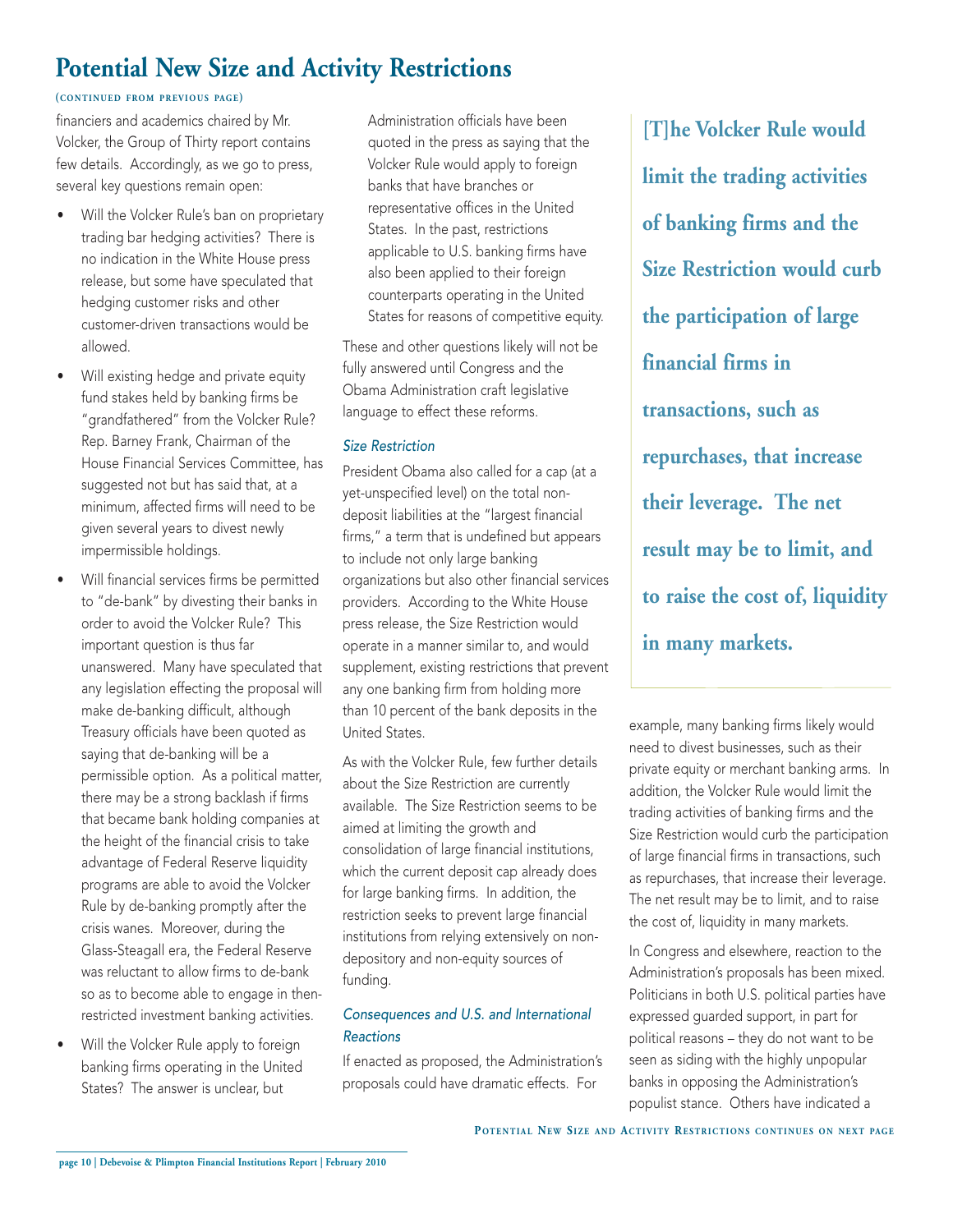# **Potential New Size and Activity Restrictions**

### **(CONTINUED FROM PREVIOUS PAGE)**

willingness to consider the Volcker Rule seriously, in deference to Mr. Volcker's intellectual clout and his deep reservoir of political capital.

Opponents also have emerged. They have questioned whether the Volcker Rule addresses real or only imagined weaknesses in the financial system and have argued that the financial crisis did not result from the kinds of activities that would be barred if it is adopted. Opponents also have questioned why the Volcker Rule singles out banking organizations, since several non-banks like Bear Stearns were at the forefront of the financial crisis. Others have expressed concern that the proposals, if adopted, would lead to an exodus of talent from affected firms and have noted that it is difficult to define the barred activities precisely.

The Administration's proposals represent a departure from the internationally coordinated approach to reform that was being advanced by the U.S. Treasury Department and others through the Basel Committee, the G-20, and other international forums. To this end, many have argued that the Volcker Rule will be ineffective as a

**A distinguished group of commentators and policymakers ... has called for a reinstatement of the Glass-Steagall Act's separation of commercial and investment banking....** stand-alone United States measure, since prohibited activities will merely be moved offshore in order to avoid the restrictions. Alternatively, if applied more broadly to prohibit activities anywhere within a U.S. banking organization, the Volcker Rule could put U.S. firms at a significant competitive disadvantage to foreign counterparts.

On this score, it remains to be seen whether other countries will follow the Administration's approach. The U.K. Labour government initially said that it would consider the Volcker Rule seriously but, more recently, Prime Minister Gordon Brown suggested that the rule's approach would not be necessary in England. Meanwhile, the U.K. Conservative Party has expressed strong support for the Volcker Rule. The French finance minister has called the Administration plan a "very good step forward." The German government's reaction, on the other hand, has been less favorable, likely because Germany historically has permitted its banks to engage in a broad range of activities under the "universal bank" model. European Central Bank President Jean-Claude Trichet provided guarded support but argued that any reforms should only be effected on a globally coordinated basis. The Administration's proposals are therefore likely to be a prime topic at the June 2010 G-20 meetings in Canada.

# **A Return to Glass-Steagall Restrictions**

As many have observed, the Volcker Rule harkens back to the spirit of the Glass-Steagall Act, which was formally repealed in 1999 by the Gramm-Leach-Bliley Act. (It is important to note, however, that the Volcker Rule departs from the Glass-Steagall Act in that the Volcker Rule does not limit securities underwriting and related activities in the same manner as the Glass-Steagall Act did.) A distinguished group of commentators and

policymakers, including former Treasury Secretary Nicolas Brady and former Citibank CEO John Reed, has called for a reinstatement of the Glass-Steagall Act's separation of commercial and investment banking and have argued that the lack of Glass-Steagall "guard rails" contributed to the financial crisis.

Senators John McCain, Russ Feingold, and Maria Cantwell have co-sponsored bipartisan legislation, entitled the Banking Integrity Act of 2009, designed principally to reinstate Glass-Steagall.1 Much like the Glass-Steagall Act, the McCain bill would prevent any bank from affiliating with a firm "engaged principally" in securities underwriting, distribution, and other related activities and would prohibit director, officer, and employee interlocks between banks and firms "engaged primarily" in securities underwriting, dealing, and related activities. The bill also contains a prohibition on a bank engaging in the business of insurance or any insurance-related activity, which would be in addition to any applicable provisions of state law.

If enacted, this bill likely would lead to further regulatory and legal battles over such key terms as "engaged principally" and "engaged primarily." It was, in part, those battles, conducted over the course of several decades, that eviscerated Glass-Steagall and ultimately led to its formal demise.

# **The Antitrust Option**

A third approach suggested by some academics and commentators is to use antitrust principles to limit the size and examine the behavior of large financial institutions. Essentially, their theory is that if an industry is so highly concentrated that the failure of one institution creates a great risk of industry-wide failure, U.S. antitrust laws should be deployed to force these institutions to downsize.

**POTENTIAL NEW SIZE AND ACTIVITY RESTRICTIONS CONTINUES ON NEXT PAGE**